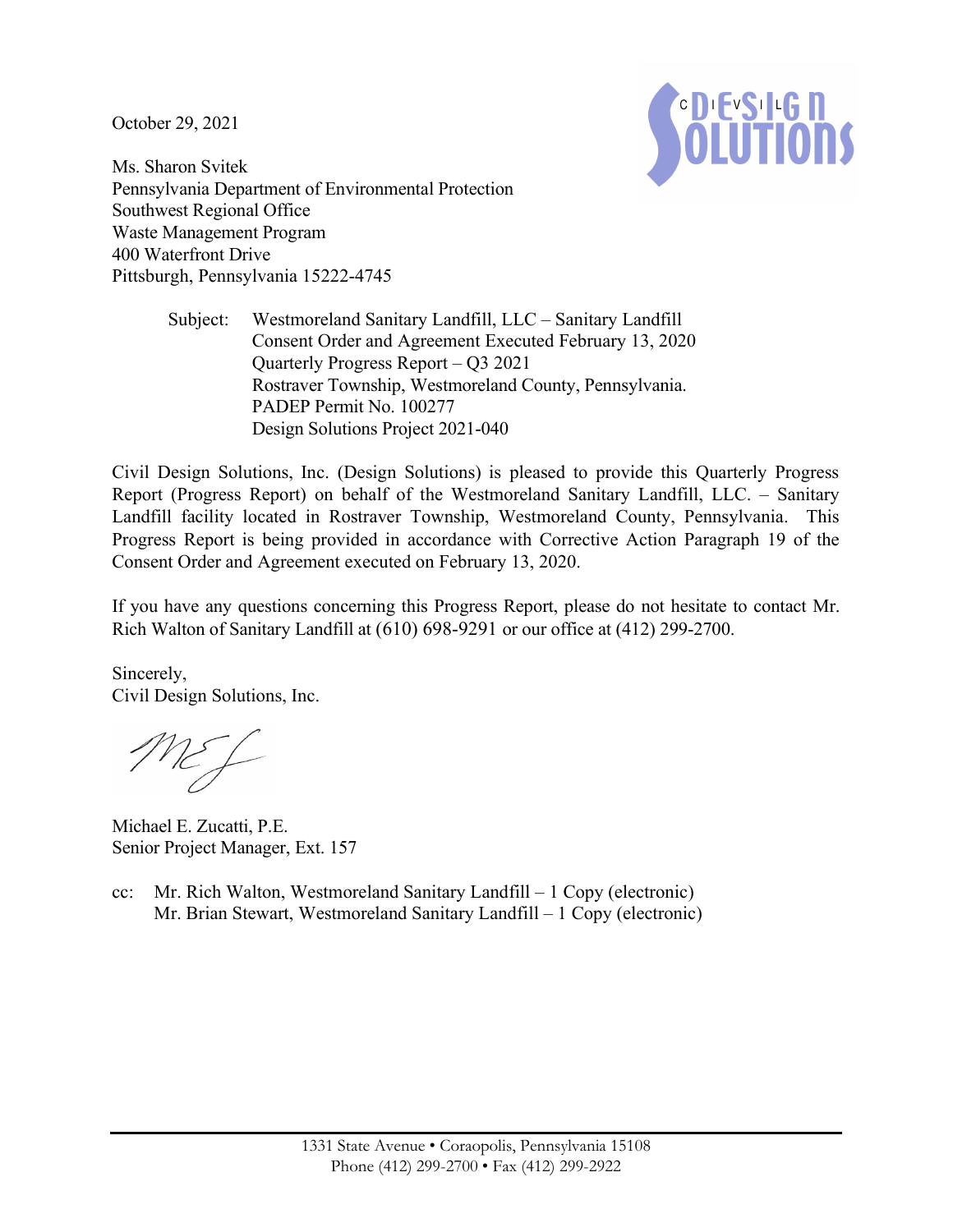This Quarterly Progress Report (Progress Report) has been prepared for the Westmoreland Sanitary Landfill facility (Sanitary Landfill) as required by Corrective Action Paragraph 19 of the Consent Order and Agreement (COA) executed February 14, 2020. The following sections present a description of actions to achieve compliance with the COA, activities planned for the next calendar quarter, applicable material problems or delays, leachate disposal and a summary of any marketing correspondence with alternative appropriately permitted disposal facilities.

# Compliance Actions

WSL continued to discuss delivery timelines for equipment and materials for the installation of the evaporator and leachate conveyance system upgrades. Upon receiving approval of Permit Modification #1, WSL will initiate ordering equipment and begin construction in accordance with the COA.

# Next Quarter Planned Activities (Q4 2021)

During the next calendar quarter, WSL intends to continue to market appropriately permitted leachate disposal facilities. Additionally, WSL will be exploring the potential of offsite pretreatment facilities. Prior to initiating disposal at any new facility, WSL will request written approval from the PADEP in accordance with Correction Action Paragraph 5. WSL anticipates receiving approval from the PADEP for Permit Modification #1.

## Material Problems or Delays

There were no material problems or delays related to performing Corrective Actions required by the Consent Order this quarter.

## Leachate Disposal

The following table presents a summary of leachate hauled offsite for disposal during this quarter. All leachate was disposed of at an appropriately permitted facility as identified in the table below and a letter of acceptance from the facility was previously provided to the PADEP as part of Permit Modification #1 submitted to the PADEP on February 19, 2020.